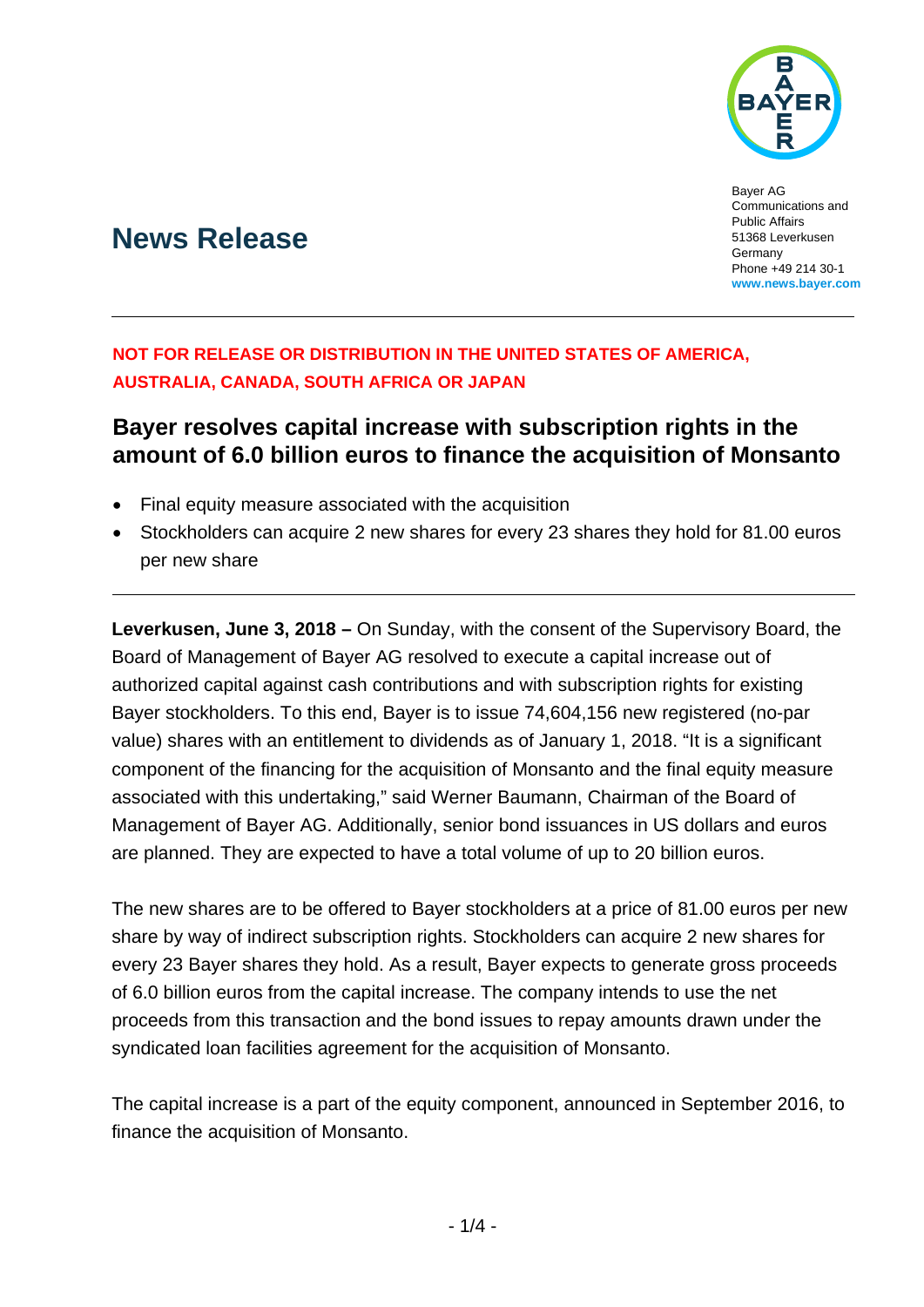Subject to the approval of the prospectus by Germany's Financial Supervisory Authority (BaFin) and to the publication of the approved prospectus, the subscription period for the capital increase with subscription rights is expected to start on June 6, 2018, and is scheduled to end on June 19, 2018 (both dates inclusive). At the end of the subscription period, any unsubscribed shares are to be offered for sale to eligible institutional investors in a private placement for a price at least equal to the subscription price.

Subject to the approval and publication of the prospectus, the subscription rights (ISIN DE000BAY1BR7 / WKN BAY 1BR) for the new shares will be traded on the regulated market (Xetra and Xetra Frankfurt Specialist) of the Frankfurt Stock Exchange in the period from June 6, 2018, up to and including June 15, 2018 (around 12:00 midday CEST).

The offering will be made on the basis of an underwriting agreement between Bayer and a consortium of 20 banks, with the Joint Global Coordinators BofA Merrill Lynch and Credit Suisse that was signed on Sunday and provides for a firm commitment to acquire all new shares at the subscription price.

It is anticipated that the execution of the capital increase will be entered into the Commercial Register of the Local Court of Cologne by June 20, 2018, and that trading and the inclusion of the new shares in the existing quotation on the German stock exchanges will take place on or around June 22, 2018.

## **About Bayer**

Bayer is a global enterprise with core competencies in the life science fields of health care and agriculture. Its products and services are designed to benefit people and improve their quality of life. At the same time, the Group aims to create value through innovation, growth and high earning power. Bayer is committed to the principles of sustainable development and to its social and ethical responsibilities as a corporate citizen. In fiscal 2017, the Group employed around 99,800 people and had sales of 35.0 billion euros. Capital expenditures amounted to 2.4 billion euros, R&D expenses to 4.5 billion euros. For more information, go to www.bayer.com.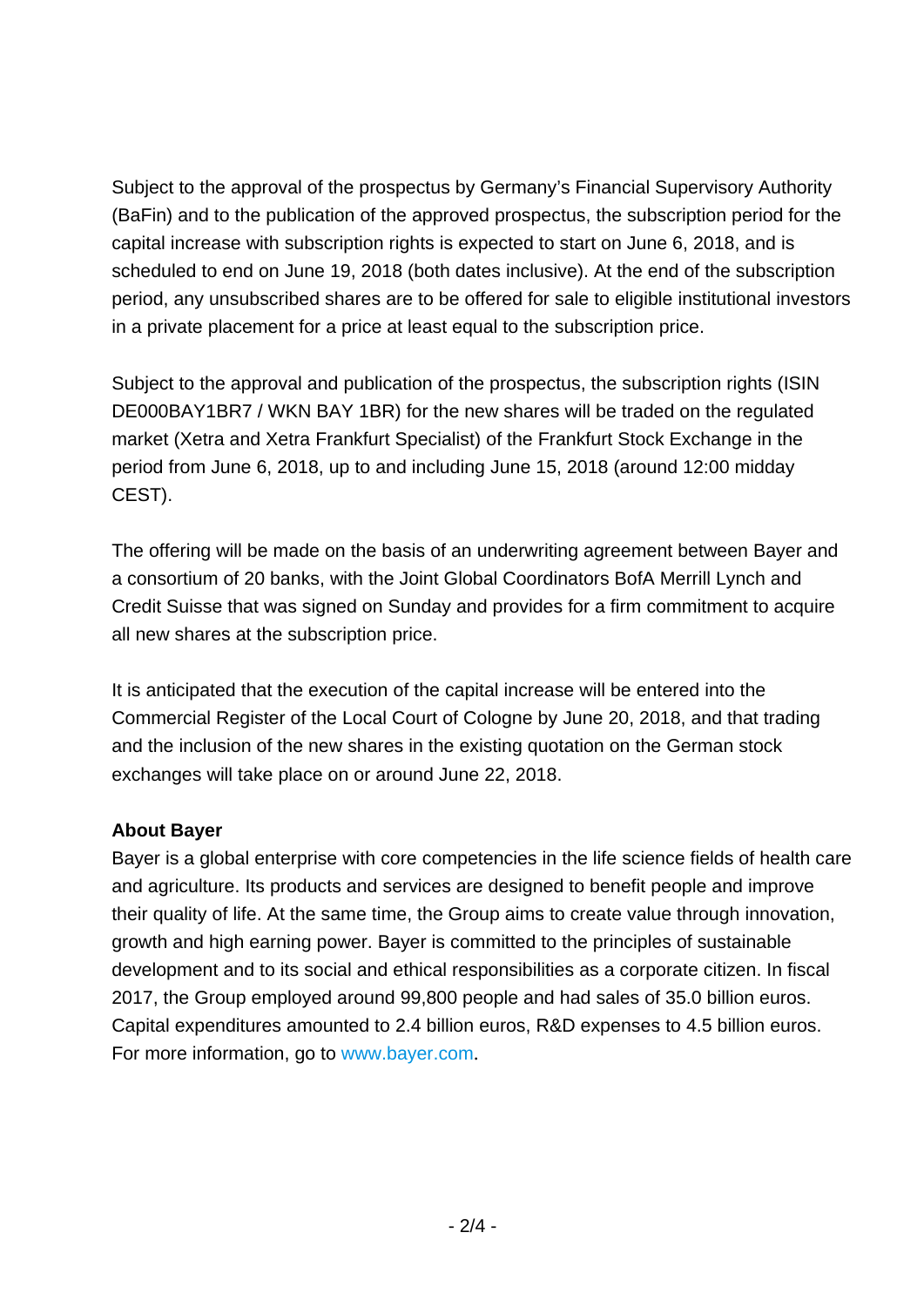Contacts: **Christian Hartel, phone +49 214 3047686**  Email: christian.hartel@bayer.com

## **Tino Andresen, phone +49 214 3066048**

Email: tino.andresen@bayer.com

tia (2018-0173E)

### **Cautionary Statements Regarding Forward-Looking Information**

Certain statements contained in this communication may constitute "forward-looking statements". Actual results could differ materially from those projected or forecast in the forward-looking statements. The factors that could cause actual results to differ materially include the following: the risk that the parties may be unable to achieve expected synergies and operating efficiencies in the merger within the expected time-frames (or at all) and to successfully integrate Monsanto Company's ("Monsanto") operations into those of Bayer Aktiengesellschaft ("Bayer"); such integration may be more difficult time-consuming or costly than expected; revenues following the transaction may be lower than expected; operating costs, customer loss and business disruption (including difficulties in maintaining relationships with employees, customers, clients or suppliers) may be greater or more significant than expected following the transaction; the retention of certain key employees at Monsanto; the parties' ability to meet expectations regarding accounting and tax treatments of the merger; the impact of the refinancing of the loans taken out for the transaction; the impact of indebtedness incurred by Bayer in connection with the transaction and the potential impact on the rating of indebtedness of Bayer; the effects of the business combination of Bayer and Monsanto, including the combined company's future financial condition, operating results, strategy and plans; other factors detailed in Monsanto's Annual Report on Form 10-K filed with the U.S. Securities and Exchange Commission (the "SEC") for the fiscal year ended August 31, 2017 and Monsanto's other filings with the SEC, which are available at http://www.sec.gov and on Monsanto's website at www.monsanto.com, in Bayer's public reports which are available on the Bayer website at www.bayer.com as well as in the securities prospectus by Bayer, which is to be published. Bayer assumes no obligation to update the information in this communication, except as otherwise required by law. Readers are cautioned not to place undue reliance on these forward-looking statements that speak only as of the date hereof.

### **Stabilization/Commission Delegated Regulation (EU) 2016/1052**

In connection with the placement of shares of Bayer, Credit Suisse Securities (Europe) Limited, acting for the account of the underwriters, will act as the stabilization manager and may, as stabilization manager, make over-allotments and take stabilization measures in accordance with legal requirements (Art. 5 para. 4 and para. 5 of the Market Abuse Regulation (EU) No. 596/2014 in conjunction with Articles 5 through 8 of the Commission Delegated Regulation (EU) 2016/1052) to support the market price of Bayer's shares and thereby counteract any selling pressure. The stabilization manager is under no obligation to take any stabilization measures. Therefore, stabilization may not necessarily occur and may cease at any time. Such measures may be taken on the Frankfurt Stock Exchange (Frankfurter Wertpapierbörse) from the date of the publication of the subscription offer and must be terminated no later than 30 calendar days following expiration of the subscription period, expected to be July 19, 2018 (the "Stabilization Period"). Stabilization transactions aim at supporting the market price of Bayer's shares during the Stabilization Period. These measures may result in the market price of Bayer's shares being higher than would otherwise have been the case. Moreover, the market price may temporarily be at an unsustainable level.

#### **Additional Information**

This release does not constitute an offer of securities for sale or a solicitation of an offer to purchase securities. Neither this announcement nor anything contained herein shall form the basis of, or be relied upon in connection with, any offer or commitment whatsoever in any jurisdiction. The offer will be made solely by means of, and on the basis of, a securities prospectus which is to be published. An investment decision regarding the publicly offered securities of Bayer should only be made on the basis of the securities prospectus. The securities prospectus will be published promptly upon approval by the German Federal Financial Supervisory Authority (Bundesanstalt für Finanzdienstleistungsaufsicht) and will be available free of charge from Bayer, Kaiser-Wilhelm-Allee 1, 51373 Leverkusen, Germany, or on Bayer's website (www.bayer.com).